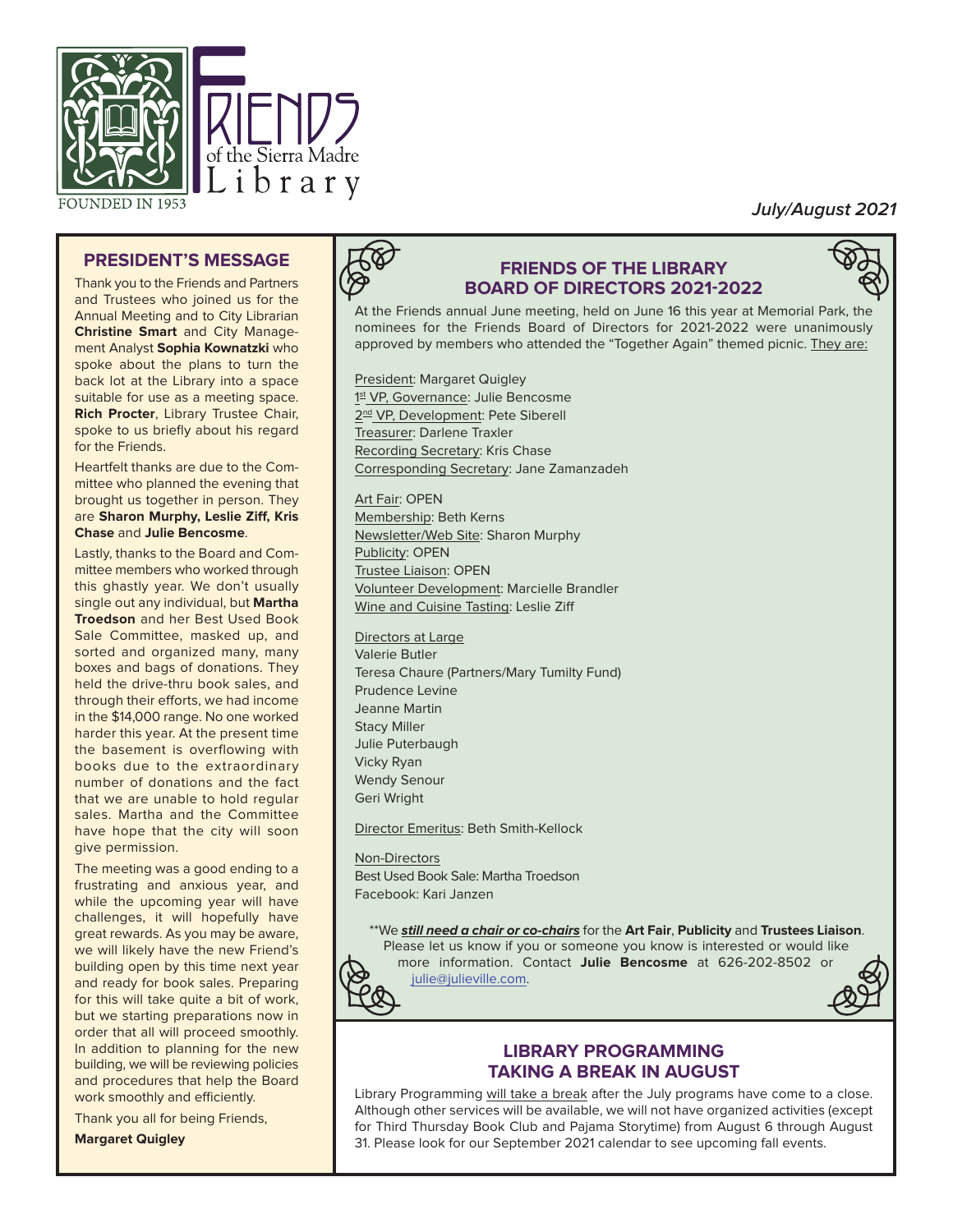# **SPECIAL EVENTS**

#### **SIMPLE EMBROIDERY FOR KIDS**

On **Tuesday, July 6** and **Tuesday**, **July 13** at 4:00 p.m. learn how to embroider, in-person, with a plastic needle in a small two-session class. Call 626-355-7186 to register.

#### **SEWING MACHINE BASICS FOR TEENS**

On **Wednesday, July 7** OR **Saturday, July 10** at 1:00 p.m. pick a date, grab your sewing machine (or check one out from the Library) and learn how to make a professional-looking pillowcase. This intro to sewing class is on Zoom with Ms. Corrie. Call 626-355-7186 to register.

#### **4TH OF JULY SCAVENGER HUNT**

Start at the Library and find your way through town in this special 4<sup>th</sup> of July Scavenger Hunt that began in June and ends on **Thursday, July 8**. Themed prizes available while supplies last.

#### **FAMILY SCIENCE WORKSHOP**

Enjoy six weeks of summer science programs over Zoom with local teacher, Dany Richey. Call 626-355-7186 to register. \*\* Please note most workshops are currently full.

> **July 10** at 11:00 a.m. – Candy Science **July 17** at 11:00 a.m. – Brush Bots **July 24** at 11:00 a.m. – Fish Print Painting

#### **DJ AND MIXING CLASS**

On **Monday, July 12 and 19** at 1:00 p.m. OR **Wednesday, July 14 and 21** at 6:00 p.m. make music from home using free-to-use audio and video materials from the Library of Congress, with local music enthusiast, Fred Thomas. Pre-registration for one of two cohorts is required for this Zoom program. Call 626-355-7186 to register.

#### **MINECRAFT CLUB**

Are you a Minecraft pro? Or maybe you want to gain more experience like Ms. Leila. Teach Ms. Leila how to play or watch her learn on Twitch on **Monday, July 12** at 4:00 p.m. Call 626-355-7186 to join our Minecraft server and help Ms. Leila build a new world. For School Age children.

#### **MUSIC AND MINDFULNESS**

Stop by the Library to experience soothing music to help you find your center after a tumultuous year. Live at the Library!

> **July 14**, 11:00 a.m.-1:00 p.m. – Harpist Emma Rostykus **July 17**, 4:00-6:00 p.m. – Pianist Alan Geier

#### **NAVIGATION SCAVENGER HUNT**

Beginning **Thursday, July 15** to **Thursday, August 5** start at the Library and navigate your way through town. When you're finished, you'll discover a prize at the Library (while supplies last).

#### **HULA BASICS WITH MS. LEILA**

Miss Aloha Friday? Come to the Library on **Thursdays**, **July 15, 22, 29** and **August 5** at 4:00 p.m. for an in-person hula lesson. Call 626-355-7186 to register.

#### **SIERRA MADRE SEARCH AND RESCUE PRESENTS NAVIGATION BASICS**

Feeling lost? Reorient yourself with this compass and map reading workshop from Sierra Madre Search and Rescue on Zoom on **Saturday, July 17** at 1:00 p.m. Call 626-355-7186 to register.

#### **ONLINE GAME NIGHT FOR ADULTS**

Gaming is not just for kids! Learn about and play some fun online games on **Monday, July 19** at 4:00 p.m. Call 626-355-7186 to register.

#### **SALTY EMBROIDERY**

This in-person embroidery class may be a bit improper, but it's a great way for us to connect and learn a new skill. Learn how to embroider in a small, two-part class on **Tuesday, July 20** AND **Tuesday, July 27** at 4:00 p.m. Call 626-355-7186 to register.

# **FORTNITE GAMENITE**

Think you can defeat Ms. Leila in a Fortnite Battle Royale? Hop on Discord and play or watch her moves on Twitch on **Tuesday, July 26** at 4:00 p.m. Call 626-355-7186 to register.

#### **SEWING MACHINE BASICS FOR KIDS**

On **Wednesday, July 28** at 1:00 p.m. OR **Saturday, July 31** at 1:00 p.m. make a cute pillowcase in this intro to sewing class on Zoom with Ms. Corrie. Use a sewing machine you have at home or check one out from the Library. Call 626-355-7186 to register.

#### **AMONG US ALL AGES**

Calling all imposters! Let's see if you've got what it takes to win. Play a private game of Among Us with up to 10 people on **Monday, August 2** at 4:00 p.m. Join our Discord server to get the private game code. Call 626-355-7186 to register.

# **WEEKLY PROGRAMS IN-PERSON PRESCHOOL STORYTIME AT MEMORIAL PARK**

We're back with physically distant in-person Storytime on Mondays at 9:00 a.m. and 10:00 a.m. at Memorial Park. Registration is required; space is limited. Call 626-355-7186 to register and for more information.

#### **WALK THIS WAY STORY ADVENTURE**

Stretch your legs at Memorial Park while engaging in some early literacy, with a new picture book featured every week. Books are changed out on Mondays.

#### **DUNGEONS AND DRAGONS**

It's time to roll for initiative, see if you take a crit, and hope for a natural 20 in this program led by teen volunteer Dungeon Master, Jadyn. Whether you are brand new to the Dungeons and Dragons Role-Playing Game or you want to sharpen your RPG skills, this will be a great way to spend the afternoon. Join us every **Tuesday in July** at 2:00 p.m. and also on **August 3**, for a summer-long campaign. Call 626-355-7186 to register. For School Age children

## **IN-PERSON BABY RHYME TIME AT MEMORIAL PARK**

Don't call it a comeback, because it has been reformatted for physical distancing. Baby Rhyme Time is going to be in-person, not at the Library, but at Memorial Park every Thursday at 9:00 a.m. Registration is required; space is limited. Call 626-355-7186 to register and for more information.

# **MONTHLY PROGRAMS TAILS AND TALES**

On **Thursday, July 8** at 1:00 p.m. and on the second Thursday of every month, we read to animals. Hop on our social media accounts to hear a story and see which animal we're reading to this month**.**

#### **THIRD THURSDAY BOOK CLUB (ZOOM OR IN-PERSON)**

On **Thursday, July 15** at 11:00 a.m. we'll be reading Pride and Prejudice by Jane Austen and then on **Thursday, August 19** at 11:00 a.m. we'll be reading The Color Purple by Alice Walker. Call 626- 355-7186 to register and find out if either book club is on Zoom or in-person!

#### **PAJAMA STORYTIME**

Tune in on Zoom for a live Bedtime Storytime on **Wednesday, July 28** at 7:00 p.m. AND **Wednesday**, **August 25** at 7:00 p.m. We'll have a scavenger hunt, show and tell, sing songs, and of course listen to some stories. Call 626-355-7186 to register.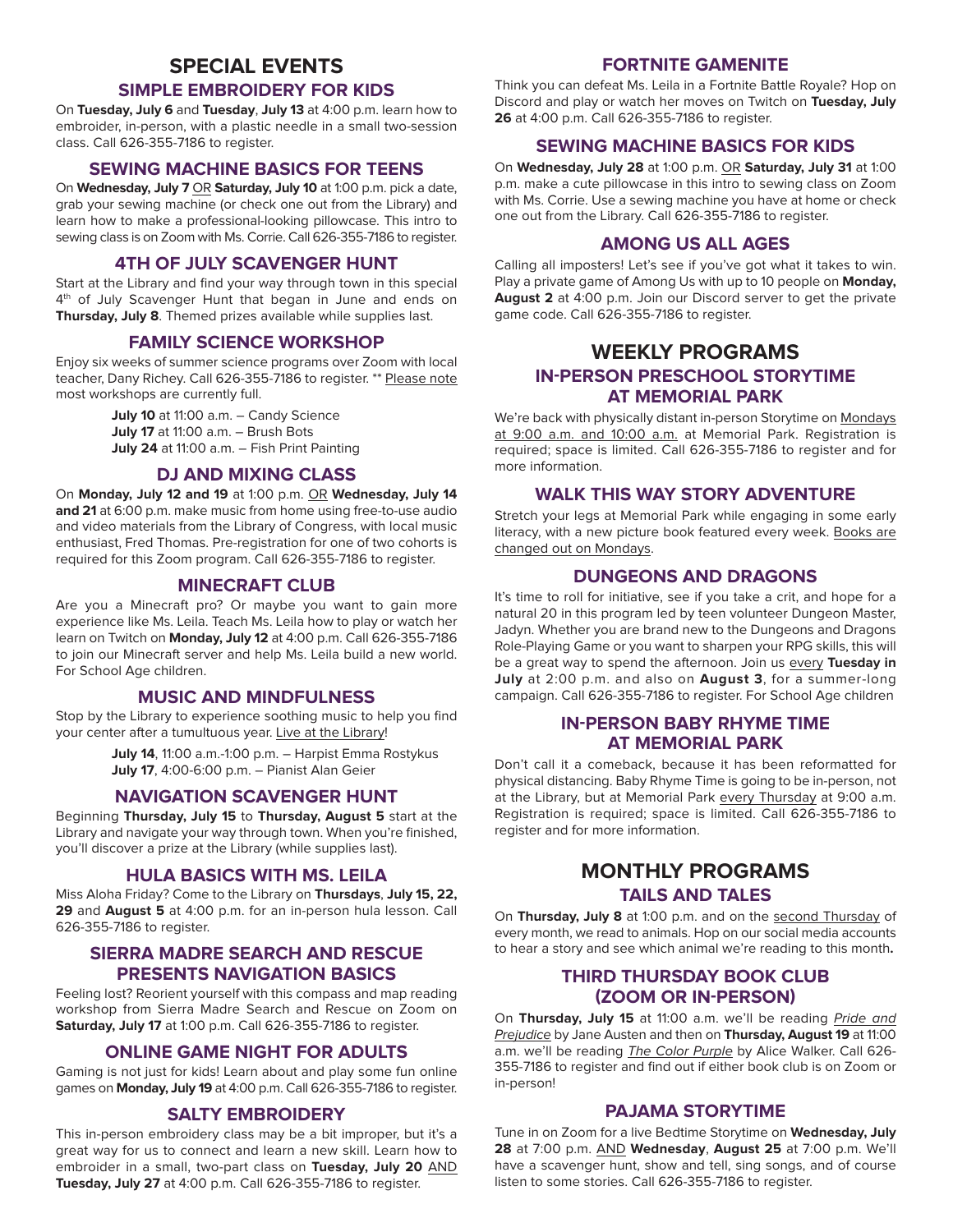

### **BEST USED BOOK SALE**

Thank you to all the Friends for the donations of books, media material, and time to the Book Sale Committee this past year. From our first Drive-Thru sale in June 2020 right up to the recent sale, the Book Sale Committee has been so thankful for your support. It looks like we will finish the year with net sales of about **\$14,300**.

I am so appreciative of volunteers who gave their time and expertise to make the year a success. Special thanks to Anne, Wendy, Jon, Janet, Tania, Joan, Connie and Jeff who do the hard work in the basement each week, and many others who set up, cashier, and clean up at the sales.

We are hopeful that the basement will be open for the **Friday, August 6** from 3:00-7:00 p.m. and **Saturday, August 7** from 10:00 a.m.-2:00 p.m. sale which will kick off the new fiscal year.

See you then! **Martha Troedson**

#### **PROMOTING THE PARTNERS PROGRAM**

Summer is in full swing, and the warm weather welcomes back BBQ's, fireworks and a good old-fashioned hometown Fourth-of-July Parade! What a difference a year makes! As our Library continues to offer great programs this summer, we extend our continued gratitude to our Partners for your much needed support! We also extend a heartfelt WELCOME to our newest Partner, Javier Ho! Thank you so much for choosing the Partner's Program - it's because of wonderful neighbors like you that our Library continues to thrive!

**Teresa Chaure** and **Pete Siberell, 2nd VP Development,** are working as a team to make the community aware of the importance of the Sierra Madre Library and promote the Partners Program.

This program was established in 2009. The Partners support the Library through an annual dues contribution of \$100 for Partners, \$250 for Silver Partners and \$500 for Gold Partners.

An email and flyer piece are being put together to send to all members, asking you to upgrade to the Partners levels and even asking friends, family members and neighbors to be Partners.

Right now, our Partners program is 76 members strong. So, we are hoping the other 200 members of the Friends can become Partners or find someone who can.

We have such a great story to tell – particularly now – about all the wonderful services, programs and materials available to our Library community … even in an uproar like the pandemic. And we are hopeful our fellow residents will want to make an investment in the precious resource that is our Public Library.

For more information on the Partners Program, go to the Friends website or email **Teresa Chaure** at hawksmom87@yahoo.com.

# **MARY TUMILTY FUND**

#### **Dear Friends:**

It was a real pleasure for me to see so many Friends all together again at our June Meeting.

It has been a long year since we have been able to engage in person. I had the opportunity to make a short speech about the Mary Tumilty Fund and hope that you and our new members who did not have the opportunity to know Mary prior to her passing will pick up one of the flyers at our Library outlining her contributions to the life of our very special Library. They are available just inside – to the right – of the main door of the Library.

Thank you ever so much for your past contributions and support and especially to Matthew Gallagher and Wendy Senour for your recent donation. Mary would be very, very pleased.

Most sincerely, **Beth Smith-Kellock**

# **READER'S REVIEW**



#### This month's review is by **Catherine Addé**

#### **The Sweeney Sisters**

#### **by Lian Dolan**

Many Sierra Madreans love to support our local businesses in town, especially during this past year and a half. I love to support them as well – and I

like to support local authors too. Meet Pasadena's Lian Dolan, one of my favorite authors who is also a columnist for Pasadena Magazine and a Producer of the awardwinning podcast called The Satellite Sisters. She is one of five sisters and her first book, Helen of Pasadena, was a hilarious take on life right here in our midst, using themes like the Rose Parade and local landmarks in her story. She followed this with the equally hilarious, *Elizabeth the First Wife*, set in Ashland, Oregon and the Huntington Library in San Marino, California. Both of these are in our Library and are fun for summer time reading, as is her latest book, The Sweeney Sisters, reviewed here.

This is the story of sisters Maggie, Eliza, and Tricia. The three of them enjoyed a happy childhood growing up in a charming seaside village in Connecticut. But when their mother passed away the sisters went their own separate ways. Though they keep in touch as adults, Bill Sweeney, their father, is their one touchstone. He's an internationally famous literary lion universally adored by book lovers, critics and publishers. When he passes away suddenly, the three sisters return to their childhood home and throw an Irish wake to honor a man of his stature. As guests come to pay their respects and reminisce, one stranger has crashed the party. She's had a bit to drink and announces that she is also a Sweeney sister.

Thanks to DNA testing, this fourth sister, named Serena, has learned she has a 50% genetic match with a childhood neighbor. It turns out that her mom had a wee bit of (secret) history with Bill Sweeney. Once the shock wears off, the three sisters have lots of questions: What does this mean for their father's literary legacy? Where is the unfinished memoir he's hidden away, will it shed any light on the subject? And how does this new, fourth sister, fit into their lives?

Lian Dolan is a really good story teller and her tale is heartwarming, witty and insightful – yet fun at the same time.

Happy summer! **CALL #: FIC DOLAN**